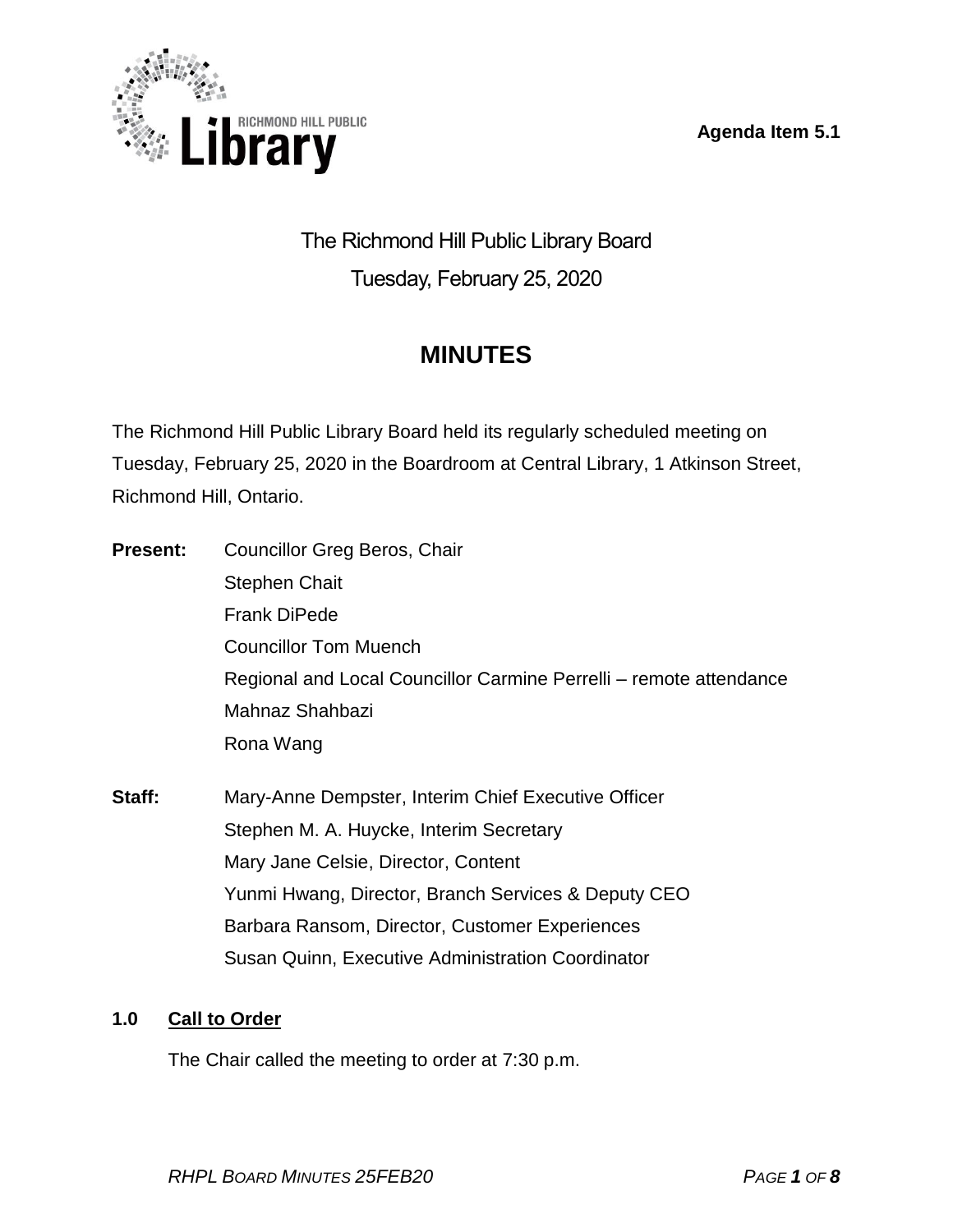#### **2.0 Regrets**

Regional and Local Councillor Joe Di Paola, Vice Chair – absent

#### **3.0 Adoption of Agenda**

**Motion:**

20:13

#### **Moved By:**

S. Chait

#### **Seconded by:**

Councillor T. Muench

**THAT** the Agenda of February 25, 2020, with the revised item 7.2, be adopted.

#### **CARRIED**

#### **4.0 Disclosure of Pecuniary Interest and the General Nature Thereof**

There were no disclosures of pecuniary interest.

#### **5.0 Minutes**

#### **5.1 Library Board Minutes – January 28, 2020**

#### **Motion:**

20:14

#### **Moved By:**

Councillor T. Muench

#### **Seconded by:**

M. Shahbazi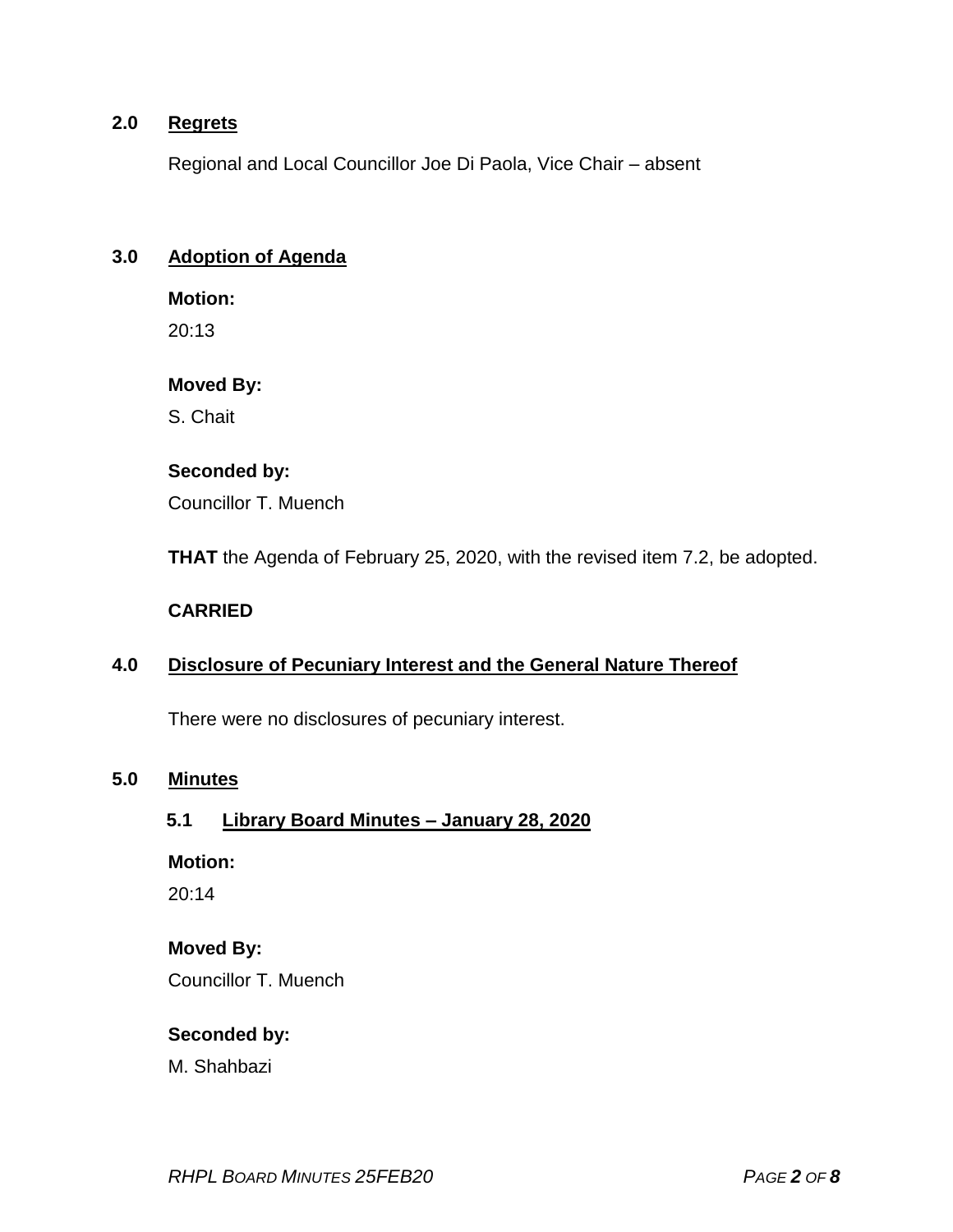**THAT** the Minutes of January 28, 2020 be adopted

#### **CARRIED UNANIMOUSLY**

#### **6.0 Correspondence**

No Correspondence.

#### **7.0 Reports**

Accessible documents can be accessed through the  $RHPL$  website > Your Library [> About Us > Library](https://www.rhpl.ca/your-library/about-us/library-board) Board

On a motion moved by M. Shahbazi, seconded by F. DiPede, the Board consented to adopt all of the staff recommendations in Reports 7.1, and 7.2 without further discussion or motions

# **7.1 2019 Annual Use Indicators and Five Year Snapshot Report – SRLIB20.07**

**Motion:** 

20:15

#### **Moved By:**

M. Shahbazi

#### **Seconded by:**

F. DiPede

**That** the 2019 Annual Use Indicators and Five Year Snapshot Report be received as information.

#### **CARRIED UNANIMOUSLY**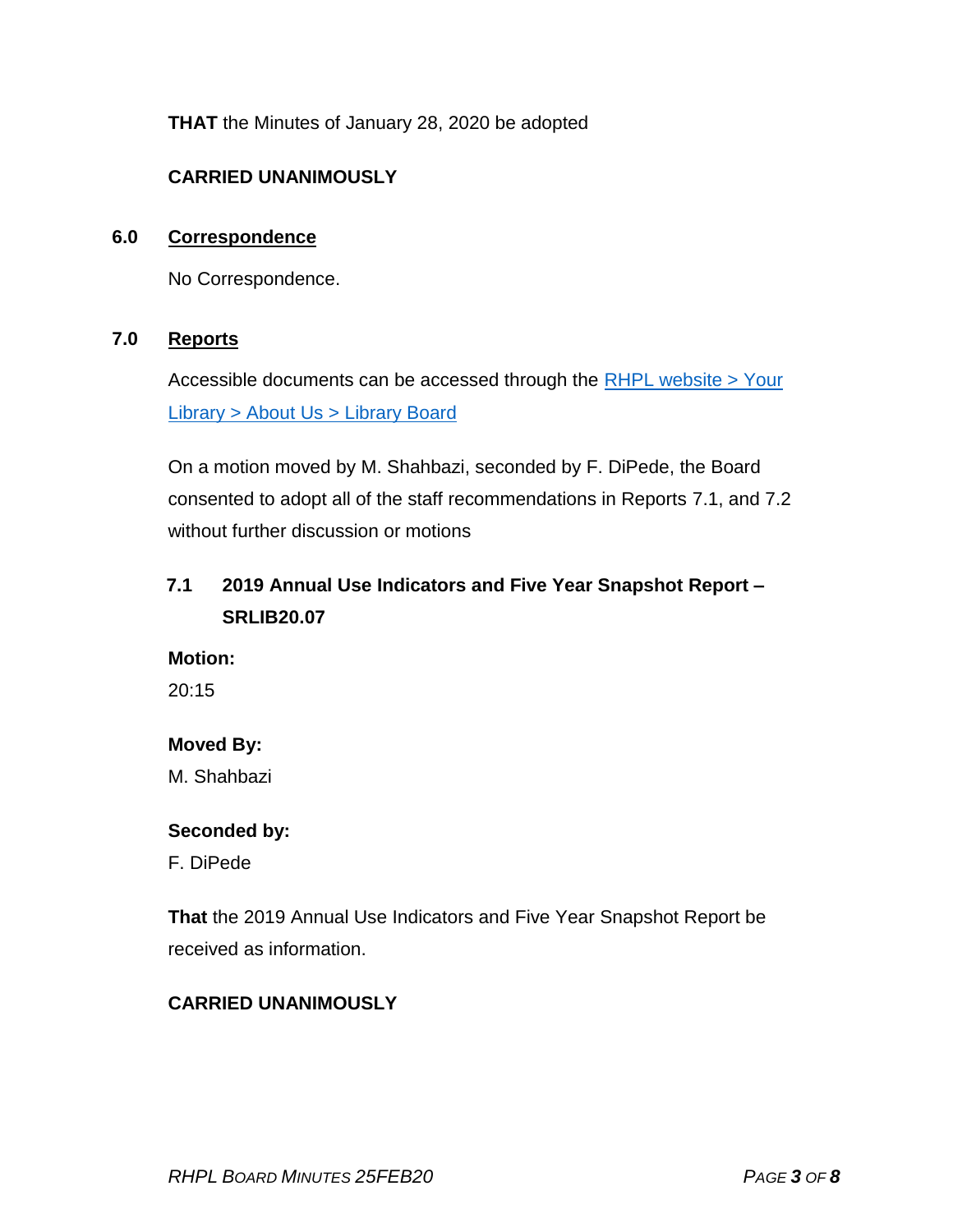#### **7.2 Revised Final 2020 Operating Budget Report – SRLIB20.08**

**Motion:** 

20:16

#### **Moved By:**

M. Shahbazi

#### **Seconded by:**

F. DiPede

**That** the Final 2020 Operating Budget Report dated February 25, 2020 be received; and

**That** the final 2020 Operating Budget be approved; and

**That** the final 2020 Business Plan dated February 25, 2020 be approved.

#### **CARRIED UNANIMOUSLY**

#### **8.0 Resolution to Move Into Closed Session to consider matters relating to:**

- **8.1 Labour relations and employee negotiations with respect to adjustment of wages for the non-union employee group**
- **8.2 Labour relations with respect to the position of the Chief Executive Officer**

At 7:34 p.m. the Board moved into Closed Session

*7:38 p.m. R. Wang arrived to the meeting.*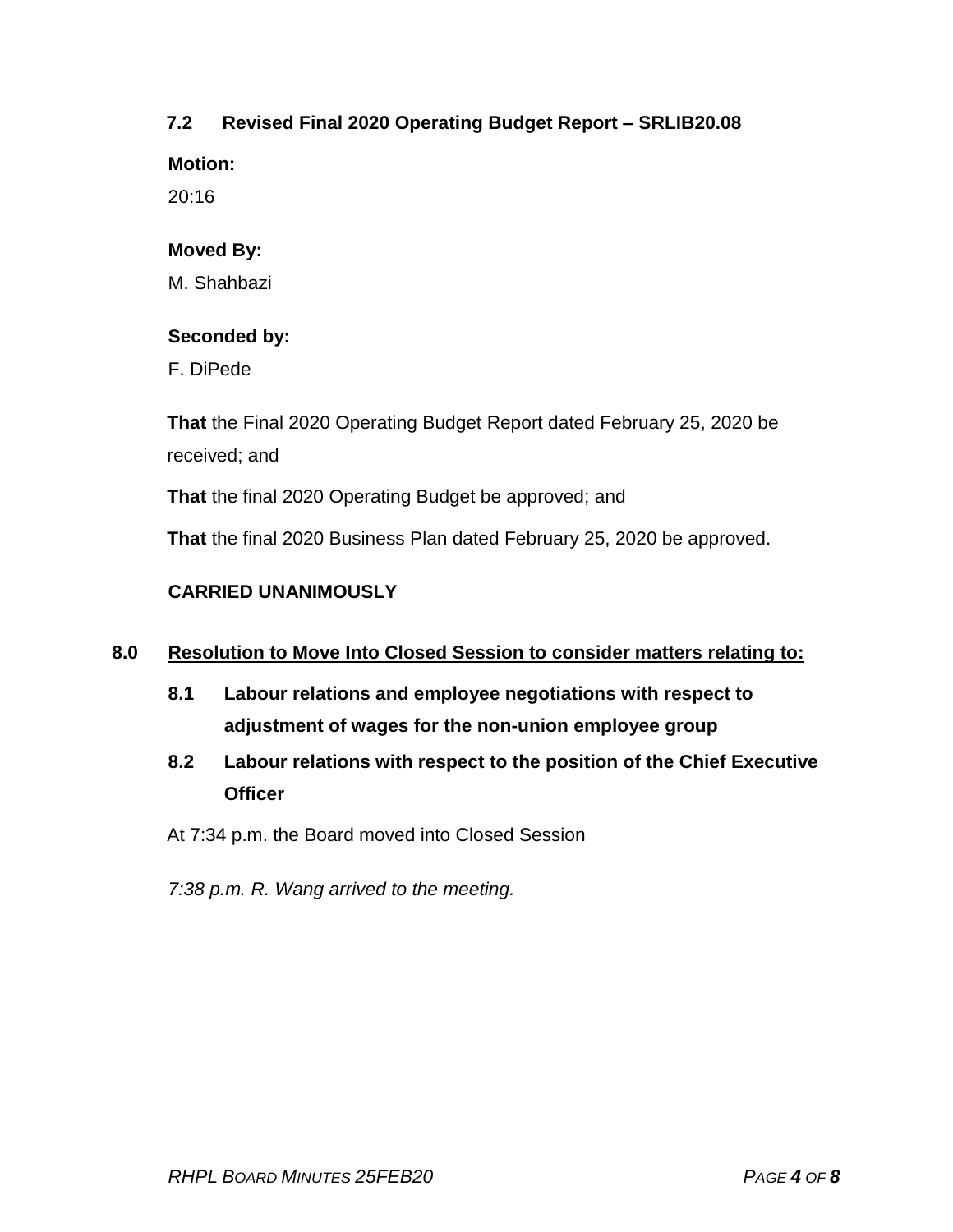#### **9.0 Resolution to Reconvene in Open Session**

**Motion:** 

20:17

#### **Moved By:**

Councillor T. Muench

#### **Seconded by:**

F. DiPede

That the Board move into Open Session.

#### **CARRIED UNANIMOUSLY**

At 7:46 p.m. the Board returned to Open Session

*7:47 p.m. Regional and Local Councillor C. Perrelli remotely joined the meeting.*

#### **10.0 Adoption of Recommendations Arising from Closed Session (if any)**

**Motion:** 

20:18

#### **Moved By:**

S. Chait

#### **Seconded by:**

F. DiPede

**THAT** the Library Board approve Library implementation of the City of Richmond Hill employee related compensation changes; *and*

**THAT** a general wage increase of; 1.7% effective January 1, 2020; 1.7% effective January 1, 2021; 1.7% effective January 1, 2022; and 1.7% effective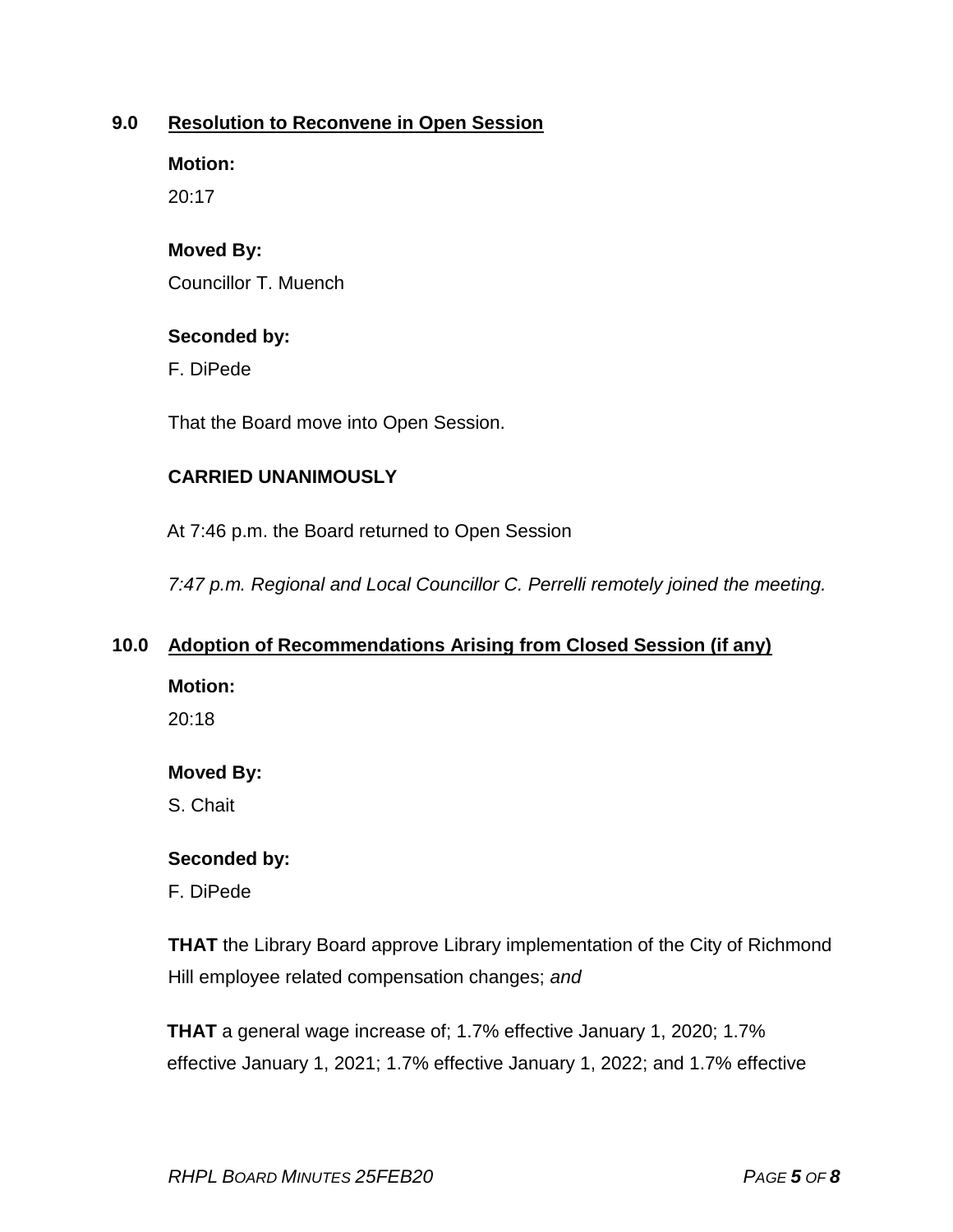January 1, 2023, be applied to the salary schedule for the non-union employee group.

### **CARRIED UNANIMOUSLY**

#### **Motion:**

20:19

#### **Moved By:**

S. Chait

#### **Seconded by:**

F. DiPede

**That** the resignation of Mary-Anne Dempster, Interim Chief Executive Officer, be accepted; and

**That** Yunmi Hwang be appointed Interim Chief Executive Officer of the Richmond Hill Public Library.

# **CARRIED UNANIMOUSLY**

#### **11.0 New Business**

# **11.1 Memo from Board Chair Greg Beros**

**Motion:** 

20:20

#### **Moved By:**

Regional and Local Councillor C. Perrelli

#### **Seconded by:**

R. Wang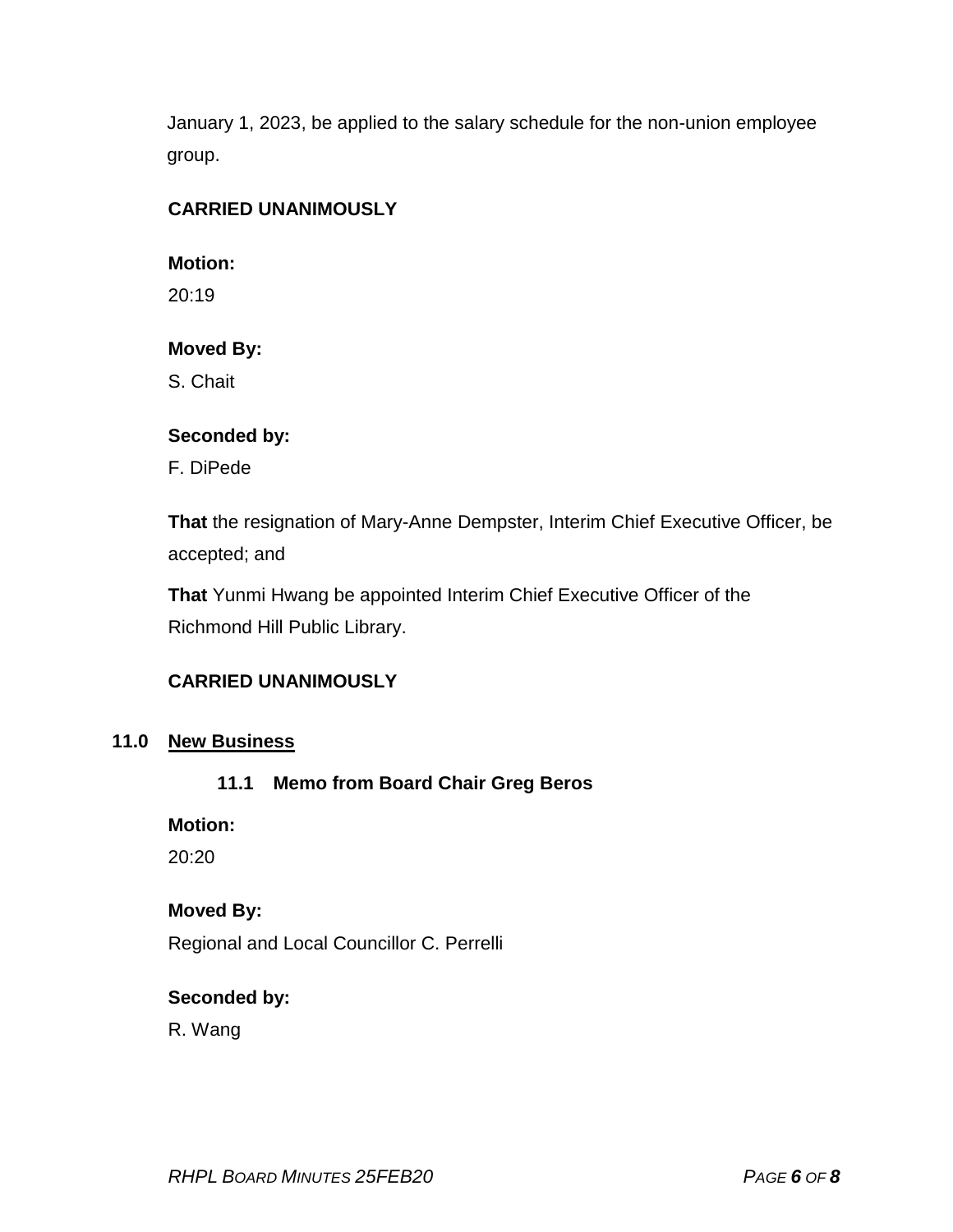Whereas access to technology and the Internet is an essential part of the services Richmond Hill Public Libraries provide

Whereas a virtual library card enables customers to immediately access online resources such as e-books, newspapers, magazines and downloadable movies and music

Whereas a virtual library card is a practical option for anyone who prefers to use only the Library's online collection

Whereas having to drive to library locations makes it difficult for residents to have easy access to these resources

Therefore be it resolved that the appropriate library staff investigate the feasibility of implementing virtual library card services for all Richmond Hill Public Libraries

#### **CARRIED UNANIMOUSLY**

#### **12.0 Member Announcements**

Regional and Local Councillor C. Perrelli advised the Board that he is hosting two events this coming weekend. On Saturday, February 29 at 8 pm a charity basketball game at Richmond Hill High School and on Sunday, March 1 from 11am to 1pm a community skate party at Richmond Green Skate Trail.

#### **13.0 Date of Next Meeting**

The next Regular Meeting of the Library Board will be held on: **Tuesday, March 24, 2020 at 7:30 p.m. at Central Library.**

#### **14.0 Adjournment**

**Motion:** 20:21